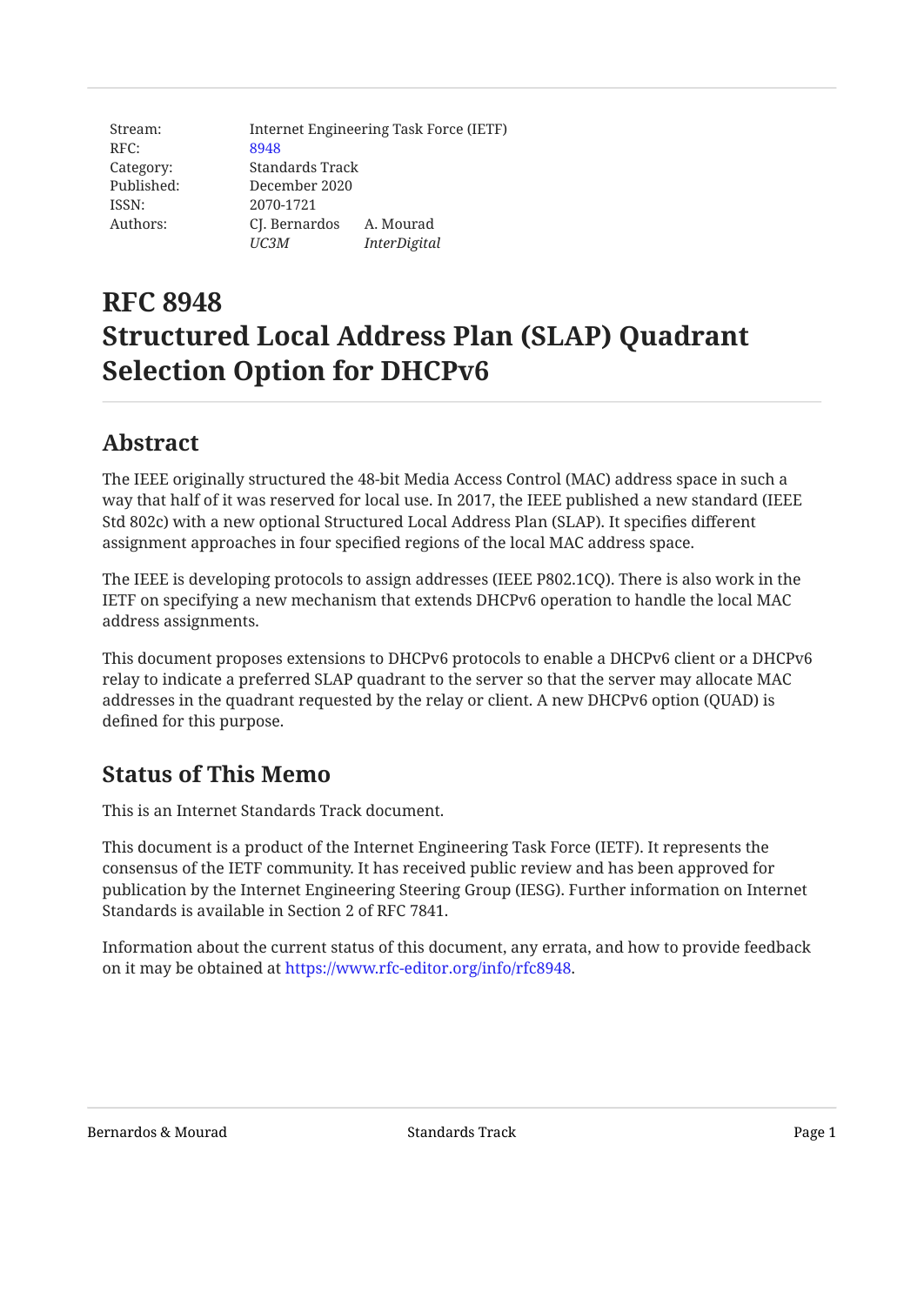# <span id="page-1-0"></span>**[Copyright Notice](#page-1-0)**

Copyright (c) 2020 IETF Trust and the persons identified as the document authors. All rights reserved.

This document is subject to BCP 78 and the IETF Trust's Legal Provisions Relating to IETF Documents (<https://trustee.ietf.org/license-info>) in effect on the date of publication of this document. Please review these documents carefully, as they describe your rights and restrictions with respect to this document. Code Components extracted from this document must include Simplified BSD License text as described in Section 4.e of the Trust Legal Provisions and are provided without warranty as described in the Simplified BSD License.

# <span id="page-1-1"></span>**[Table of Contents](#page-1-1)**

- [1.](#page-2-0) [Introduction](#page-2-0)
	- [1.1.](#page-3-0) [Problem Statement](#page-3-0)
		- [1.1.1.](#page-3-1) [Wi-Fi \(IEEE 802.11\) Devices](#page-3-1)
		- [1.1.2.](#page-4-0) [Hypervisor: Functions That Are and Are Not Migratable](#page-4-0)
- [2.](#page-4-1) [Terminology](#page-4-1)
- [3.](#page-5-0) [DHCPv6 Extensions](#page-5-0)
	- [3.1.](#page-5-1) [Address Assignment from the Preferred SLAP Quadrant Indicated by the Client](#page-5-1)
	- [3.2.](#page-7-0) [Address Assignment from the Preferred SLAP Quadrant Indicated by the Relay](#page-7-0)
- [4.](#page-10-0) [DHCPv6 Option De](#page-10-0)finition
	- [4.1.](#page-10-1) [QUAD Option](#page-10-1)
- [5.](#page-11-0) [IANA Considerations](#page-11-0)
- [6.](#page-11-1) [Security Considerations](#page-11-1)
- [7.](#page-11-2) [References](#page-11-2)
	- [7.1.](#page-11-3) [Normative References](#page-11-3)
	- [7.2.](#page-12-0) [Informative References](#page-12-0)

[Appendix A.](#page-12-1) [Example Uses of Quadrant Selection Mechanisms](#page-12-1)

[Acknowledgments](#page-14-0)

[Authors' Addresses](#page-15-0)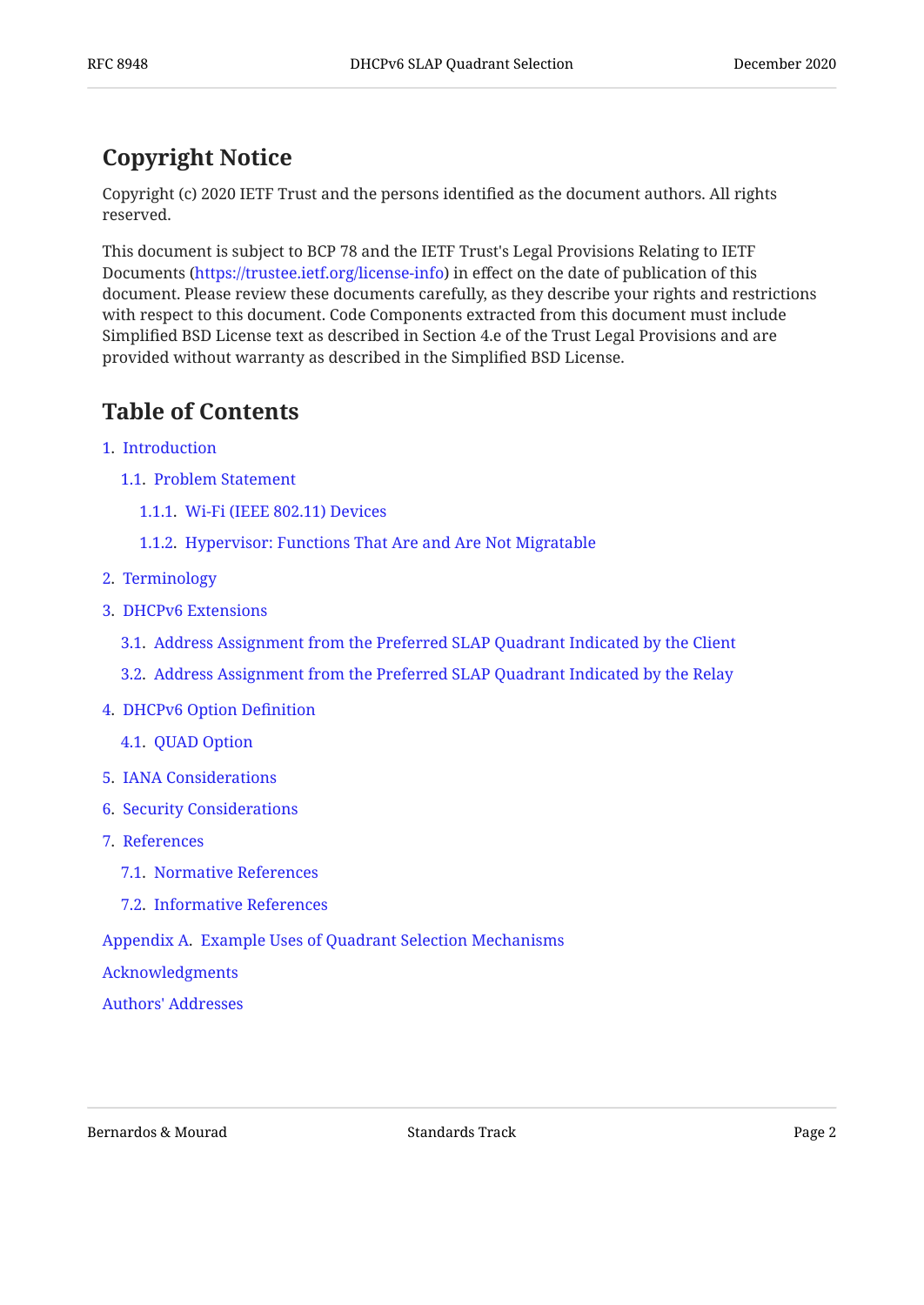# <span id="page-2-0"></span>**[1. Introduction](#page-2-0)**

The IEEE structures the 48-bit MAC address space in such a way that half of it is reserved for local use (where the Universal/Local (U/L) bit is set to 1). In 2017, the IEEE published a new standard [IEEEStd802c] that defines a new optional Structured Local Address Plan (SLAP) that specifies different assignment approaches in four specified regions of the local MAC address space. These four regions, called SLAP quadrants, are briefly described below (see [Figure 1](#page-2-1) and [Table 1](#page-2-2) for details):

- $\bullet$  In SLAP Quadrant 01, Extended Local Identifier (ELI) MAC addresses are assigned based on a 24-bit Company ID (CID), which is assigned by the IEEE Registration Authority (RA). The remaining bits are specified as an extension by the CID assignee or by a protocol designated by the CID assignee.
- In SLAP Quadrant 11, Standard Assigned Identifier (SAI) MAC addresses are assigned based on a protocol specified in an IEEE 802 standard. For 48-bit MAC addresses, 44 bits are available. Multiple protocols for assigning SAIs may be specified in IEEE standards. Coexistence of multiple protocols may be supported by limiting the subspace available for assignment by each protocol.
- In SLAP Quadrant 00, Administratively Assigned Identifier (AAI) MAC addresses are assigned locally by an administrator. Multicast IPv6 packets use a destination address starting in 33-33, so AAI addresses in that range should not be assigned. For 48-bit MAC addresses, 44 bits are available.
- SLAP Quadrant 10 is "Reserved for future use" where MAC addresses may be assigned using new methods yet to be defined or until then by an administrator as in the AAI quadrant. For 48-bit MAC addresses, 44 bits would be available.

```
 LSB MSB
      M X Y Z - - - -
| | | |
              | | | +------------ SLAP Z-bit
                   ------- SLAP Y-bit
          --------- X-bit (U/L) = 1 for locally assigned
      +--------------------- M-bit (I/G) (unicast/group)
      Legend:
      LSB: Least Significant Bit
      MSB: Most Significant Bit
```
<span id="page-2-2"></span>*[Figure 1: IEEE 48-Bit MAC Address Structure \(in IEEE Representation\)](#page-2-1)* 

<span id="page-2-3"></span>

|    |          |                                      | Quadrant Y-bit Z-bit Local Identifier Type | <b>Local Identifier</b> |
|----|----------|--------------------------------------|--------------------------------------------|-------------------------|
| 01 | $\theta$ | $\sim$ 1                             | Extended Local                             | ELI.                    |
| 11 |          | $\begin{array}{ccc} & 1 \end{array}$ | Standard Assigned                          | SAI                     |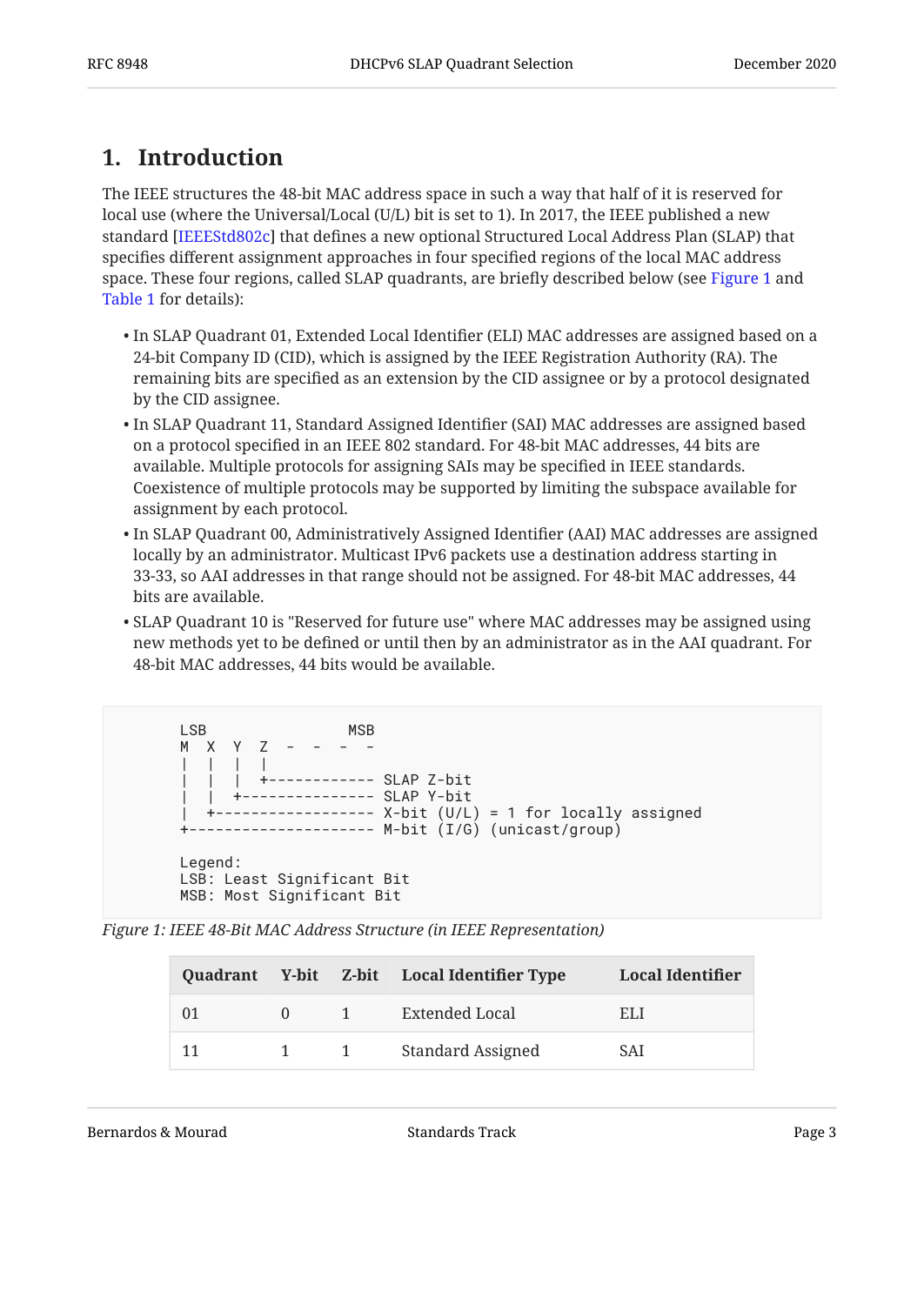|    |              |                | Quadrant Y-bit Z-bit Local Identifier Type | <b>Local Identifier</b> |
|----|--------------|----------------|--------------------------------------------|-------------------------|
| 00 | $\theta$     | $\overline{0}$ | Administratively Assigned AAI              |                         |
| 10 | $\mathbf{1}$ | $\Omega$       | Reserved                                   | Reserved                |

*[Table 1](#page-2-3): [SLAP Quadrants](#page-2-2)* 

#### <span id="page-3-0"></span>**[1.1. Problem Statement](#page-3-0)**

The IEEE is developing mechanisms to assign addresses [IEEE-P802.1CQ-Project]. And [\[RFC8947](#page-12-4)] specifies a new mechanism that extends DHCPv6 operation to handle the local MAC address assignments. This document proposes extensions to DHCPv6 protocols to enable a DHCPv6 client or a DHCPv6 relay to indicate a preferred SLAP quadrant to the server so that the server may allocate the MAC addresses in the quadrant requested by the relay or client.

In the following, we describe two application scenarios in which a need arises to assign local MAC addresses according to preferred SLAP quadrants.

#### <span id="page-3-1"></span>**[1.1.1. Wi-Fi \(IEEE 802.11\) Devices](#page-3-1)**

Today, most Wi-Fi devices come with interfaces that have a "burned-in" MAC address, allocated from the universal address space using a 24-bit Organizationally Unique Identifier (OUI) (assigned to IEEE 802 interface vendors). However, recently, the need to assign local (instead of universal) MAC addresses has emerged particularly in the following two scenarios:

- $\bullet$  IoT (Internet of Things): In general, composed of constrained devices [[RFC7228\]](#page-12-5) with constraints such as available power and energy, memory, and processing resources. Examples of this include sensors and actuators for health or home automation applications. Given the increasingly high number of these devices, manufacturers might prefer to equip devices with temporary MAC addresses used only at first boot. These temporary MAC addresses would just be used to send initial DHCP packets to available DHCP servers. IoT devices typically need a single MAC address for each available network interface. Once the server assigns a MAC address, the device would abandon its temporary MAC address. Home automation IoT devices typically do not move (however, note that there is an increase of mobile smart health monitoring devices). For this type of device, in general, any type of SLAP quadrant would be good for assigning addresses, but ELI/SAI quadrants might be more suitable in some scenarios. For example, the device might need to use an address from the CID assigned to the IoT communication device vendor, thus preferring the ELI quadrant.
- $\bullet$  Privacy: Today, MAC addresses allow the exposure of user locations making it relatively easy to track user movements. One of the mechanisms considered to mitigate this problem is the use of local random MAC addresses: changing them every time the user connects to a different network. In this scenario, devices are typically mobile. Here, AAI is probably the best SLAP quadrant from which to assign addresses; it is the best fit for randomization of addresses, and it is not required for the addresses to survive when changing networks.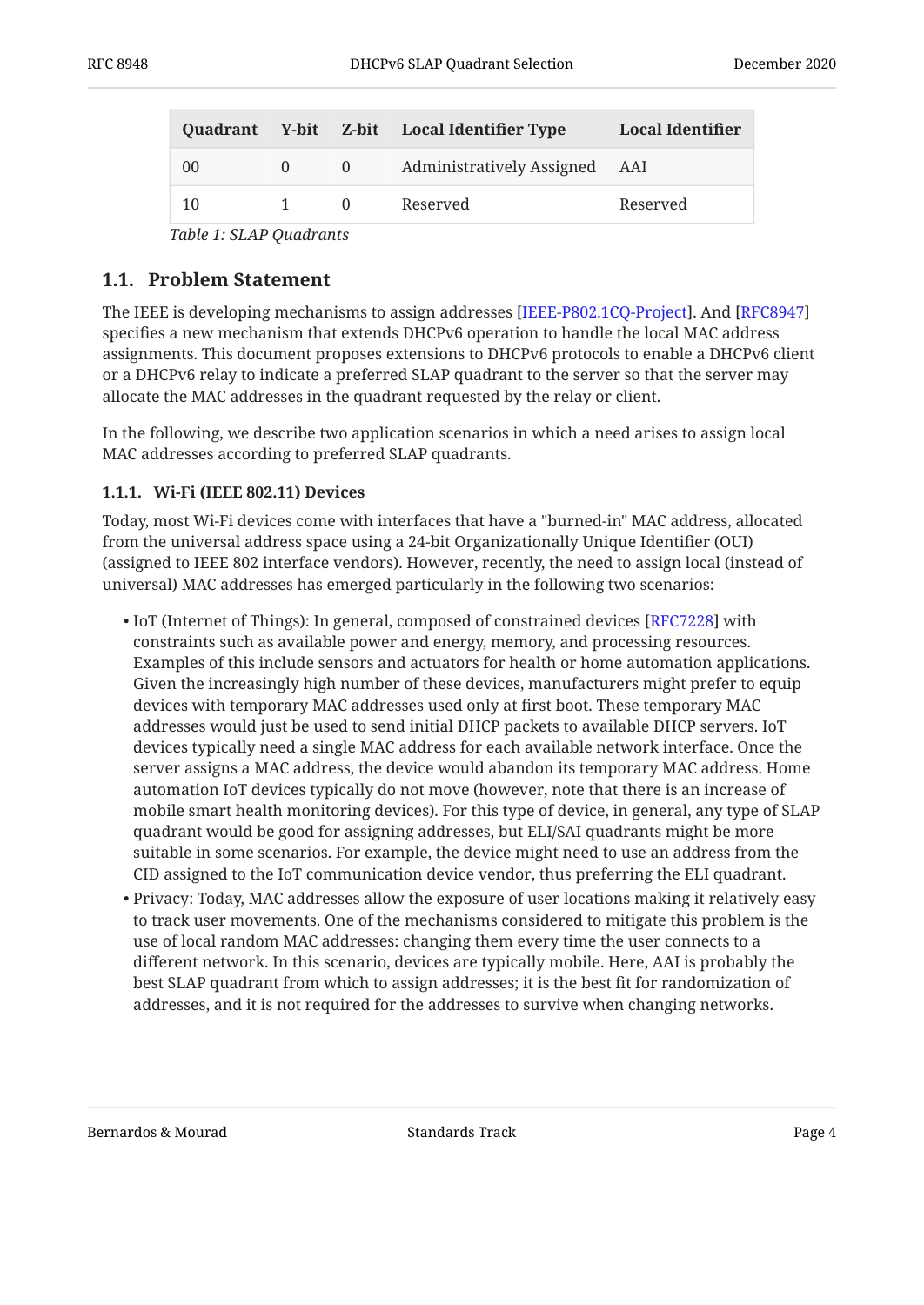#### <span id="page-4-0"></span>**[1.1.2. Hypervisor: Functions That Are and Are Not Migratable](#page-4-0)**

In large-scale virtualization environments, thousands of virtual machines (VMs) are active. These VMs are typically managed by a hypervisor, which is in charge of spawning and stopping VMs as needed. The hypervisor is also typically in charge of assigning new MAC addresses to the VMs. If a DHCP solution is in place for that, the hypervisor acts as a DHCP client and requests that available DHCP servers assign one or more MAC addresses (an address block). The hypervisor does not use those addresses for itself, but rather it uses them to create new VMs with appropriate MAC addresses. If we assume very large data-center environments, such as the ones that are typically used nowadays, it is expected that the data center is divided in different network regions, each one managing its own local address space. In this scenario, there are two possible situations that need to be tackled:

- $\bullet$  Migratable functions: If a VM (providing a given function) needs to be migrated to another region of the data center (e.g., for maintenance, resilience, end-user mobility, etc.), the VM's networking context needs to migrate with the VM. This includes the VM's MAC address(es). Since the assignments from the ELI/SAI SLAP quadrants are governed by rules per IEEE Std 802c, they are more appropriate for use to ensure MAC address uniqueness globally in the data center.
- $\bullet$  Functions that are not migratable: If a VM will not be migrated to another region of the data center, there are no requirements associated with its MAC address. In this case, it is simpler to allocate it from the AAI SLAP quadrant, which does not need to be unique across multiple data centers (i.e., each region can manage its own MAC address assignment without checking for duplicates globally).

#### <span id="page-4-1"></span>**[2. Terminology](#page-4-1)**

The key words "MUST", "MUST NOT", "REQUIRED", "SHALL", "SHALL NOT", "SHOULD", "SHOULD <code>NOT",</code> "<code>RECOMMENDED", "NOT RECOMMENDED", "MAY", and "OPTIONAL" in this document are to</code> be interpreted as described in BCP 14 [RFC2119] [RFC8174] when, and only when, they appear in all capitals, as shown here.

Where relevant, the DHCPv6 terminology from [RFC8415] also applies here. Additionally, the following definitions are updated for this document.

- address Unless specified otherwise, a link-layer (or MAC) address, as specified in [[IEEEStd802\]](#page-12-8). The address is 6 or 8 bytes long.
- address block A number of consecutive link-layer addresses. An address block is expressed as a first address plus a number that designates the number of additional (extra) addresses. A single address can be represented by the address itself and zero extra addresses.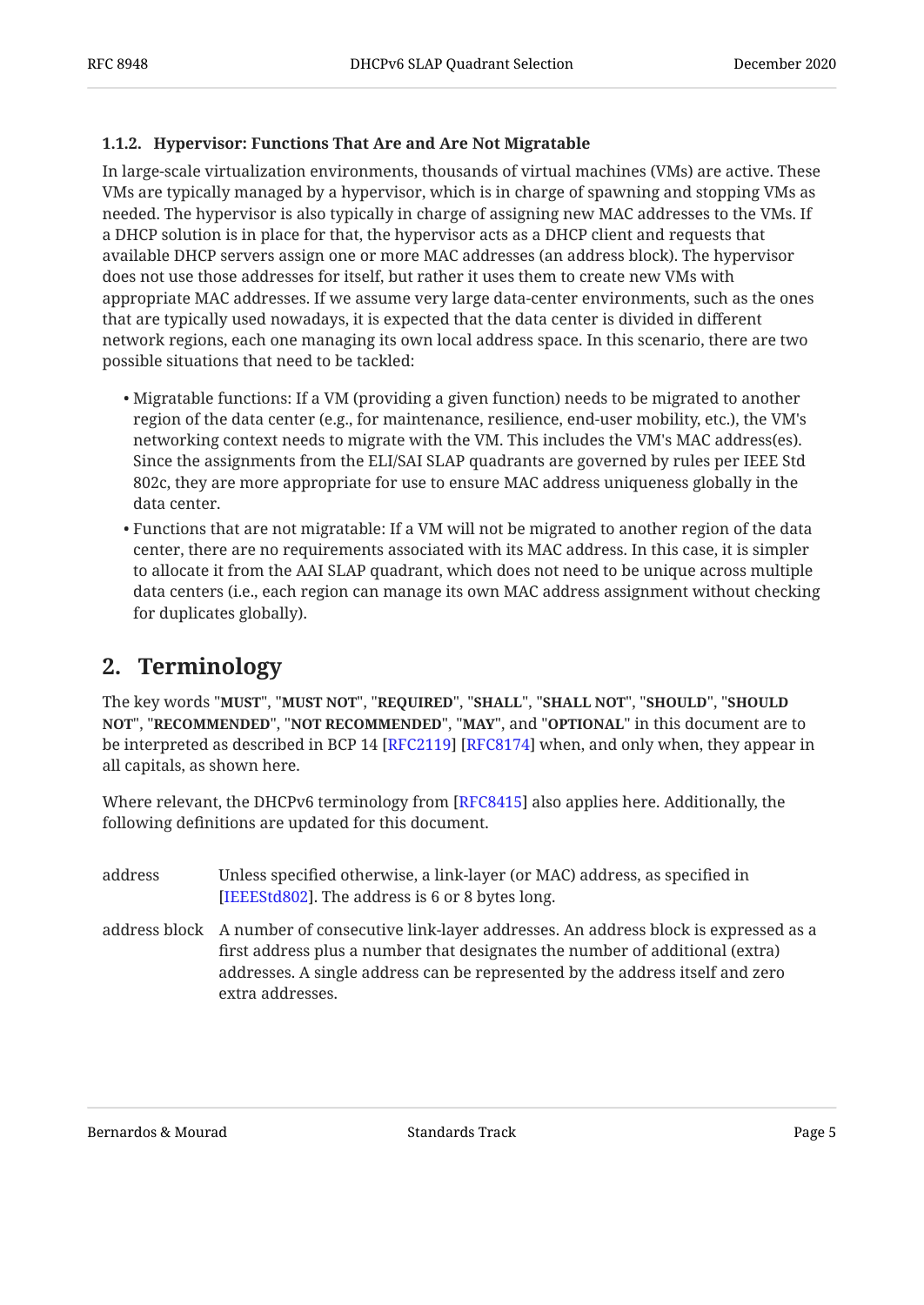| client        | A node that is interested in obtaining link-layer addresses. It implements the<br>basic DHCP mechanisms needed by a DHCP client, as described in [RFC8415], and<br>supports the options (IA_LL and LLADDR) specified in [RFC8947] as well as the<br>new option (QUAD) specified in this document. The client may or may not<br>support IPv6 address assignment and prefix delegation, as specified in [RFC8415].                 |
|---------------|----------------------------------------------------------------------------------------------------------------------------------------------------------------------------------------------------------------------------------------------------------------------------------------------------------------------------------------------------------------------------------------------------------------------------------|
| IA_LL         | Identity Association for Link-Layer Address, an identity association (IA) used to<br>request or assign link-layer addresses. Section 11.1 of [RFC8947] provides details<br>on the IA_LL option.                                                                                                                                                                                                                                  |
| <b>LLADDR</b> | Link-layer address option that is used to request or assign a block of link-layer<br>addresses. Section 11.2 of [RFC8947] provides details on the LLADDR option.                                                                                                                                                                                                                                                                 |
| relay         | A node that acts as an intermediary to deliver DHCP messages between clients<br>and servers. A relay, based on local knowledge and policies, may include the<br>preferred SLAP quadrant in a QUAD option sent to the server. The relay<br>implements basic DHCPv6 relay agent functionality, as described in [RFC8415].                                                                                                          |
| server        | A node that manages link-layer address allocation and is able to respond to client<br>queries. It implements basic DHCP server functionality, as described in<br>[RFC8415], and supports the options (IA_LL and LLADDR) specified in [RFC8947]<br>as well as the new option (QUAD) specified in this document. The server may or<br>may not support IPv6 address assignment and prefix delegation, as specified in<br>[RFC8415]. |

# <span id="page-5-1"></span><span id="page-5-0"></span>**[3. DHCPv6 Extensions](#page-5-0)**

#### **[3.1. Address Assignment from the Preferred SLAP Quadrant Indicated by](#page-5-1) [the Client](#page-5-1)**

Next, we describe the protocol operations for a client to select a preferred SLAP quadrant using the DHCPv6 signaling procedures described in [RFC8947]. The signaling flow is shown in [Figure](#page-6-0) [2.](#page-6-0)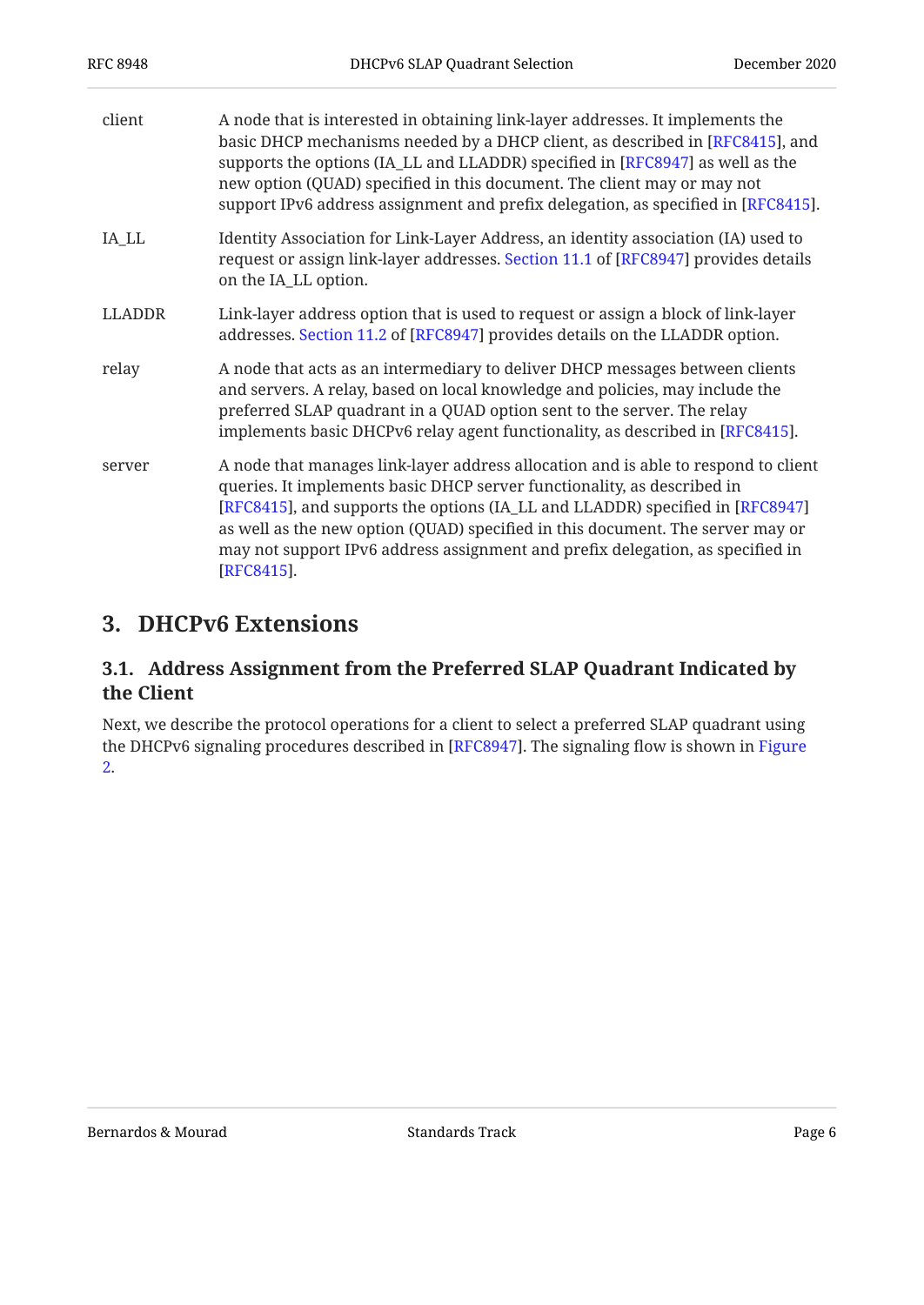<span id="page-6-0"></span>

*[Figure 2: DHCPv6 Signaling Flow \(Client-Server\)](#page-6-0)* 

- Link-layer addresses (i.e., MAC addresses) are assigned in blocks. The smallest block is a 1. single address. To request an assignment, the client sends a Solicit message with an IA\_LL option in the message. The IA\_LL option **MUST** contain an LLADDR option. In order to indicate the preferred SLAP quadrant(s), the IA\_LL option includes the new OPTION\_SLAP\_QUAD option in the IA\_LL-option field (alongside the LLADDR option).
- 2. The server, upon receiving an IA\_LL option in a Solicit message, inspects its contents. For each of the entries in the OPTION\_SLAP\_QUAD, in order of the preference field (highest to lowest), the server checks if it has a configured MAC address pool matching the requested quadrant identifier and an available range of addresses of the requested size. If suitable addresses are found, the server sends back an Advertise message with an IA\_LL option containing an LLADDR option that specifies the addresses being offered. If the server manages a block of addresses belonging to a requested quadrant, the addresses being offered belong to a requested quadrant. If the server does not have a configured address pool **MUST** matching the client's request, it **SHOULD** return the IA\_LL option with the addresses being offered belonging to a quadrant managed by the server (following a local policy to select from which of the available quadrants). If the server has a configured address pool of the correct quadrant but no available addresses, it **MUST** return the IA\_LL option containing a Status Code option with status set to NoAddrsAvail.
- The client waits for available servers to send Advertise responses and picks one server, as 3. defined in Section 18.2.9 of [RFC8415]. The client **SHOULD NOT** pick a server that does not advertise an address in the requested quadrant(s). The client then sends a Request message that includes the IA\_LL container option with the LLADDR option copied from the Advertise message sent by the chosen server. It includes the preferred SLAP quadrant(s) in a new QUAD IA\_LL option.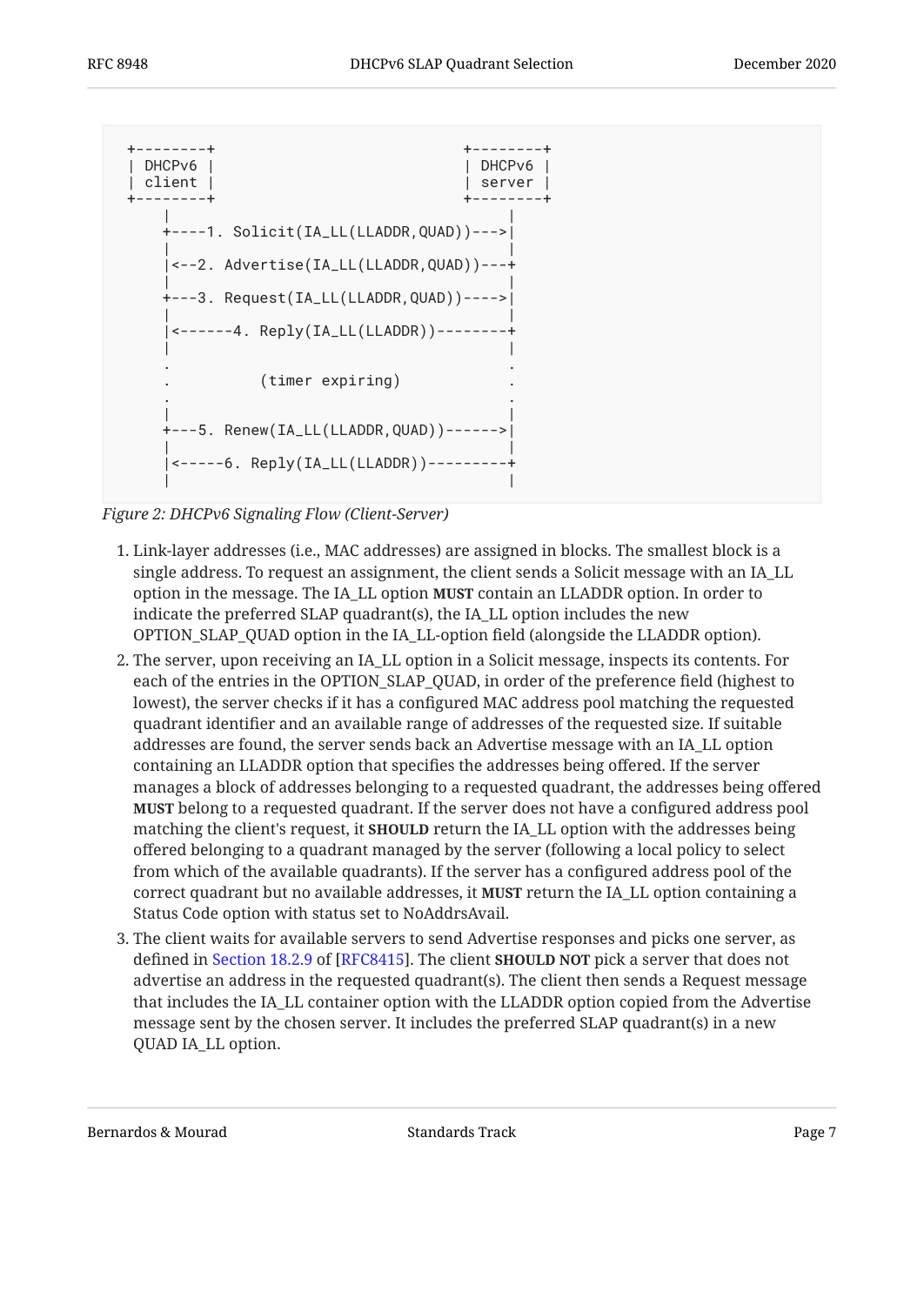- 4. Upon reception of a Request message with an IA\_LL container option, the server assigns requested addresses. The server **MAY** alter the allocation at this time (e.g., by reducing the address block). It then generates and sends a Reply message back to the client. Upon receiving a Reply message, the client parses the IA\_LL container option and may start using all provided addresses. Note that a client that has included a Rapid Commit option in the Solicit message may receive a Reply message in response to the Solicit message and skip the Advertise and Request message steps above (following standard DHCPv6 procedures).
- 5. The client is expected to periodically renew the link-layer addresses, as governed by T1 and T2 timers. This mechanism can be administratively disabled by the server sending "infinity" as the T1 and T2 values (see Section 7.7 of [RFC8415]). The client sends a Renew option after T1. It includes the preferred SLAP quadrant(s) in the new QUAD IA\_LL option, so in case the server is unable to extend the lifetime on the existing address(es), the preferred quadrants are known for the allocation of any "new" (i.e., different) addresses.
- 6. The server responds with a Reply message with an IA\_LL option that includes an LLADDR  $\,$ option with extended lifetime.

The client **SHOULD** check if the received MAC address comes from one of the requested quadrants. It MAY repeat the process selecting a different DHCP server.

#### <span id="page-7-0"></span>**[3.2. Address Assignment from the Preferred SLAP Quadrant Indicated by](#page-7-0) [the Relay](#page-7-0)**

Next, we describe the protocol operations for a relay to select a preferred SLAP quadrant using the DHCPv6 signaling procedures described in [RFC8947]. This is useful when a DHCPv6 server is operating over a large infrastructure split in different network regions, where each region might have different requirements. The signaling flow is shown in [Figure 3](#page-8-0).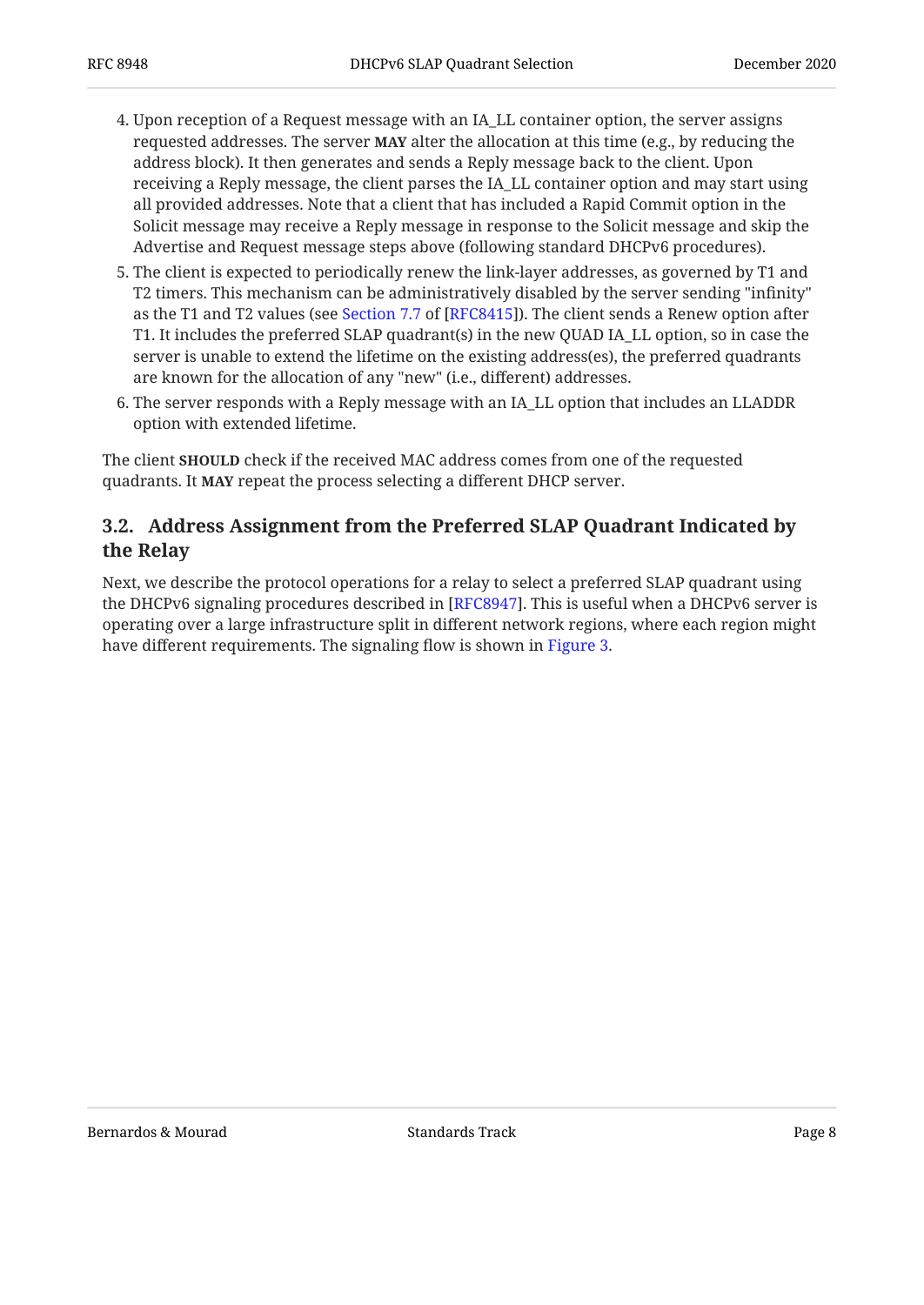<span id="page-8-0"></span>

*[Figure 3: DHCPv6 Signaling Flow \(Client-Relay-Server\)](#page-8-0)* 

- Link-layer addresses (i.e., MAC addresses) are assigned in blocks. The smallest block is a 1. single address. To request an assignment, the client sends a Solicit message with an IA\_LL option in the message. The IA\_LL option **MUST** contain an LLADDR option.
- 2. The DHCP relay receives the Solicit message and encapsulates it in a Relay-forward message. The relay, based on local knowledge and policies, includes in the Relay-forward message the QUAD option with the preferred quadrant. The relay might know which quadrant to request based on local configuration (e.g., the served network contains IoT devices only, thus requiring ELI/SAI) or other means. Note that if a client sends multiple instances of the IA\_LL option in the same message, the DHCP relay **MAY** only add a single instance of the QUAD option.
- 3. Upon receiving a relayed message containing an  $\mathrm{IA}\_ \mathrm{LL}$  option, the server inspects the contents for instances of OPTION\_SLAP\_QUAD in both the Relay-forward message and the client's message payload. Depending on the server's policy, the instance of the option to process is selected (see the end of this section). For each of the entries in OPTION\_SLAP\_QUAD, in order of the preference field (highest to lowest), the server checks if it has a configured MAC address pool matching the requested quadrant identifier and an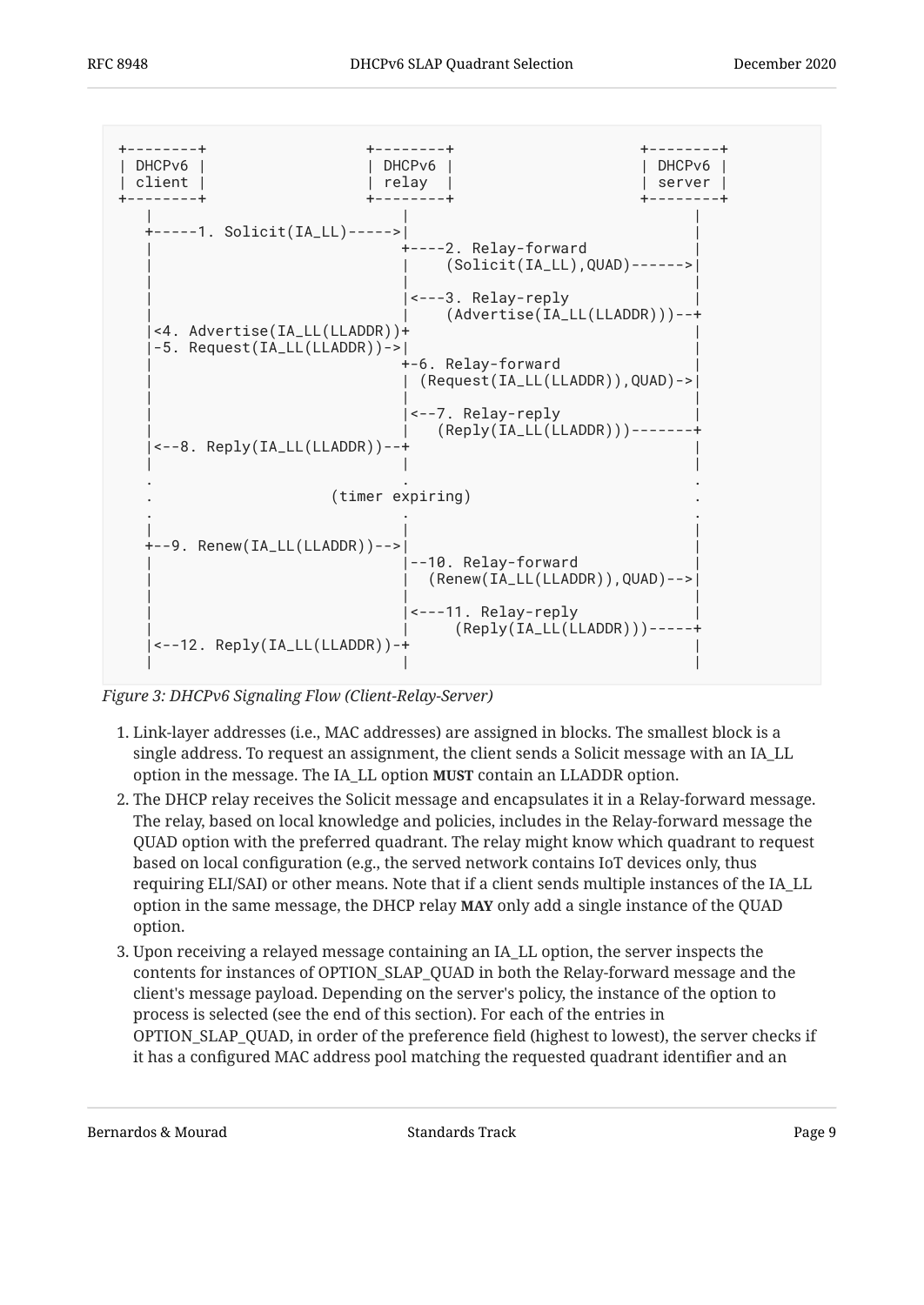available range of addresses of the requested size. If suitable addresses are found, the server sends back an Advertise message with an IA\_LL option containing an LLADDR option that specifies the addresses being offered. This message is sent to the Relay in a Relay-reply message. If the server supports the semantics of the preferred quadrant included in the QUAD option and manages a block of addresses belonging to a requested quadrant, then the addresses being offered MUST belong to a requested quadrant. The server **SHOULD** apply the contents of the relay's supplied QUAD option for all of the client's IA\_LLs, unless configured to do otherwise.

- The relay sends the received Advertise message to the client. 4.
- 5. The client waits for available servers to send Advertise responses and picks one server, as defined in Section 18.2.9 of [RFC8415]. The client then sends a Request message that includes the IA\_LL container option with the LLADDR option copied from the Advertise message sent by the chosen server.
- 6. The relay forwards the received Request in a Relay-forward message. It adds, in the Relayforward, a QUAD IA\_LL option with the preferred quadrant.
- 7. Upon reception of the forwarded Request message with IA\_LL container option, the server assigns requested addresses. The server **MAY** alter the allocation at this time. It then generates and sends a Reply message in a Relay-reply message back to the relay.
- 8. Upon receiving a Reply message, the client parses the IA\_LL container option and may start using all provided addresses.
- The client is expected to periodically renew the link-layer addresses, as governed by T1 and 9. T2 timers. This mechanism can be administratively disabled by the server sending "infinity" as the T1 and T2 values (see Section 7.7 of [RFC8415]). The client sends a Renew option after T1.
- This message is forwarded by the relay in a Relay-forward message, including a QUAD IA\_LL 10. option with the preferred quadrant.
- 11. The server responds with a Reply message, including an LLADDR option with extended lifetime. This message is sent in a Relay-reply message.
- 12. The relay sends the Reply message back to the client.

The server **SHOULD** implement a configuration parameter to deal with the case where the client's DHCP message contains an instance of OPTION\_SLAP\_QUAD and the relay adds a second instance in its Relay-forward message. This parameter configures the server to process either the client's or the relay's instance of option QUAD. It is **RECOMMENDED** that the default for such a parameter is to process the client's instance of the option.

The client **MAY** check if the received MAC address belongs to a quadrant it is willing to use/ configure and **MAY** decide based on that whether to use/configure the received address.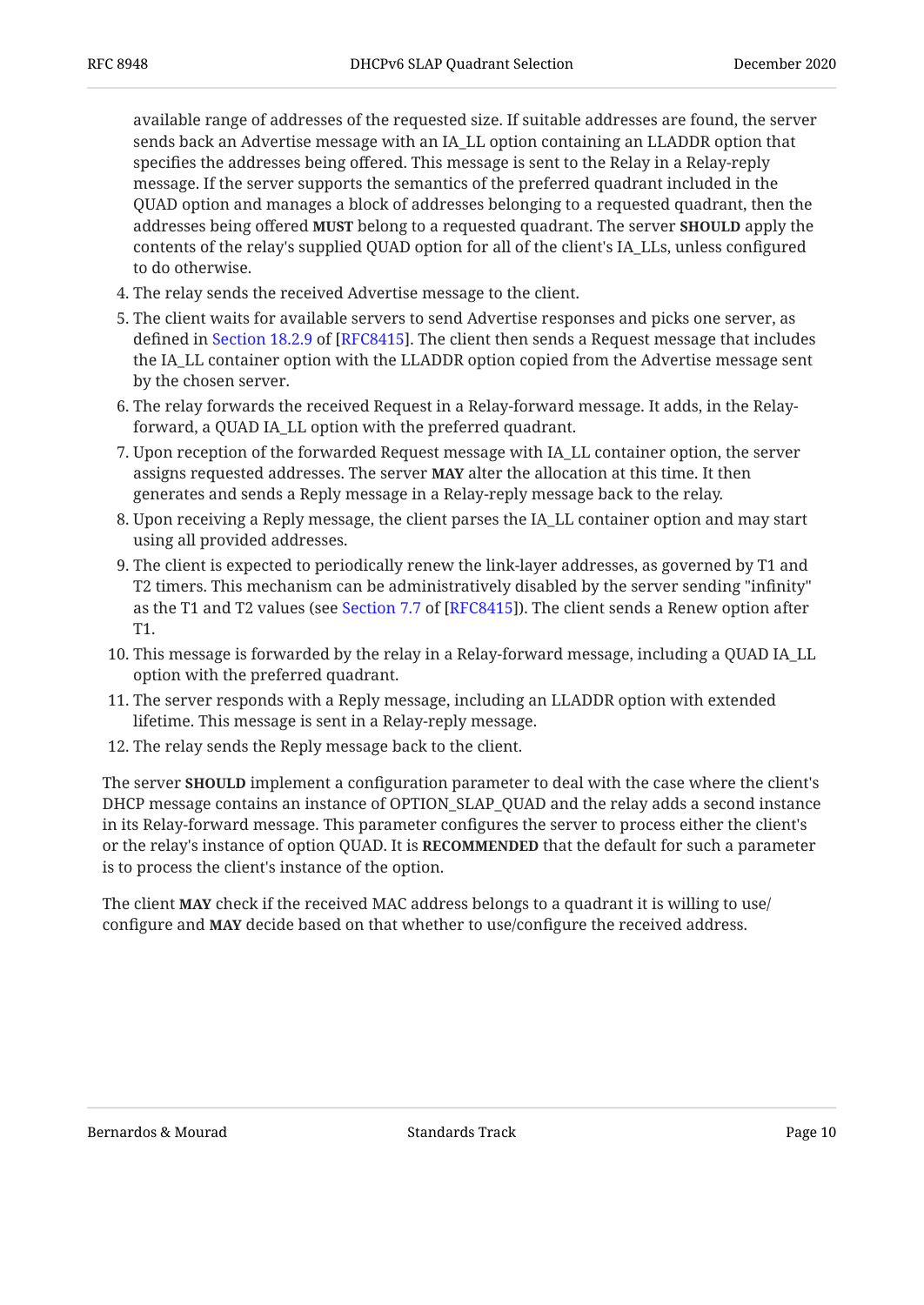# <span id="page-10-1"></span><span id="page-10-0"></span>**[4. DHCPv6 Option De](#page-10-0)finition**

#### **[4.1. QUAD Option](#page-10-1)**

The QUAD option is used to specify the preferences for the selected quadrants within an IA\_LL. The option **MUST** be encapsulated either in the IA\_LL-options field of an IA\_LL option or in a Relay-forward message.

The format of the QUAD option is:

<span id="page-10-2"></span>

|  | 0 1 2 3 4 5 6 7 8 9 0 1 2 3 4 5 6 7 8 9 0 1 2 3 4 5 6 7 8 9 0 1 |  |
|--|-----------------------------------------------------------------|--|
|  |                                                                 |  |
|  | OPTION_SLAP_QUAD   option-len                                   |  |
|  | quadrant-1   pref-1   quadrant-2   pref-2                       |  |
|  |                                                                 |  |
|  |                                                                 |  |
|  | quadrant-n-1   pref-n-1   quadrant-n   pref-n                   |  |

*[Figure 4: QUAD Option Format](#page-10-2)* 

| option-code | OPTION_SLAP_QUAD (140).                                                                                                                                                               |
|-------------|---------------------------------------------------------------------------------------------------------------------------------------------------------------------------------------|
| option-len  | 2 * number of included (quadrant, preference). This is a 2-byte field containing<br>the total length of all (quadrant, preference) pairs included in the option.                      |
| quadrant-n  | Identifier of the quadrant (0: AAI, 1: ELI, 2: Reserved by IEEE [IEEEStd802c], and<br>3: SAI). Each quadrant MUST only appear once at most in the option. This is a 1-<br>byte field. |
| pref-n      | Preference associated to quadrant-n. A higher value means a more preferred<br>quadrant. This is a 1-byte field.                                                                       |

A quadrant identifier value **MUST** only appear, at most, once in the option. If an option includes more than one occurrence of the same quadrant identifier, only the first occurrence is processed, and the rest **MUST** be ignored by the server.

If the same preference value is used for more than one quadrant, the server **MAY** select which quadrant should be preferred (if the server can assign addresses from all or some of the quadrants with the same assigned preference). Note that this is not a simple list of quadrants ordered by preference with no preference value, but a list of quadrants with explicit preference values. This way it can support the case whereby a client really has no preference between two or three quadrants, leaving the decision to the server.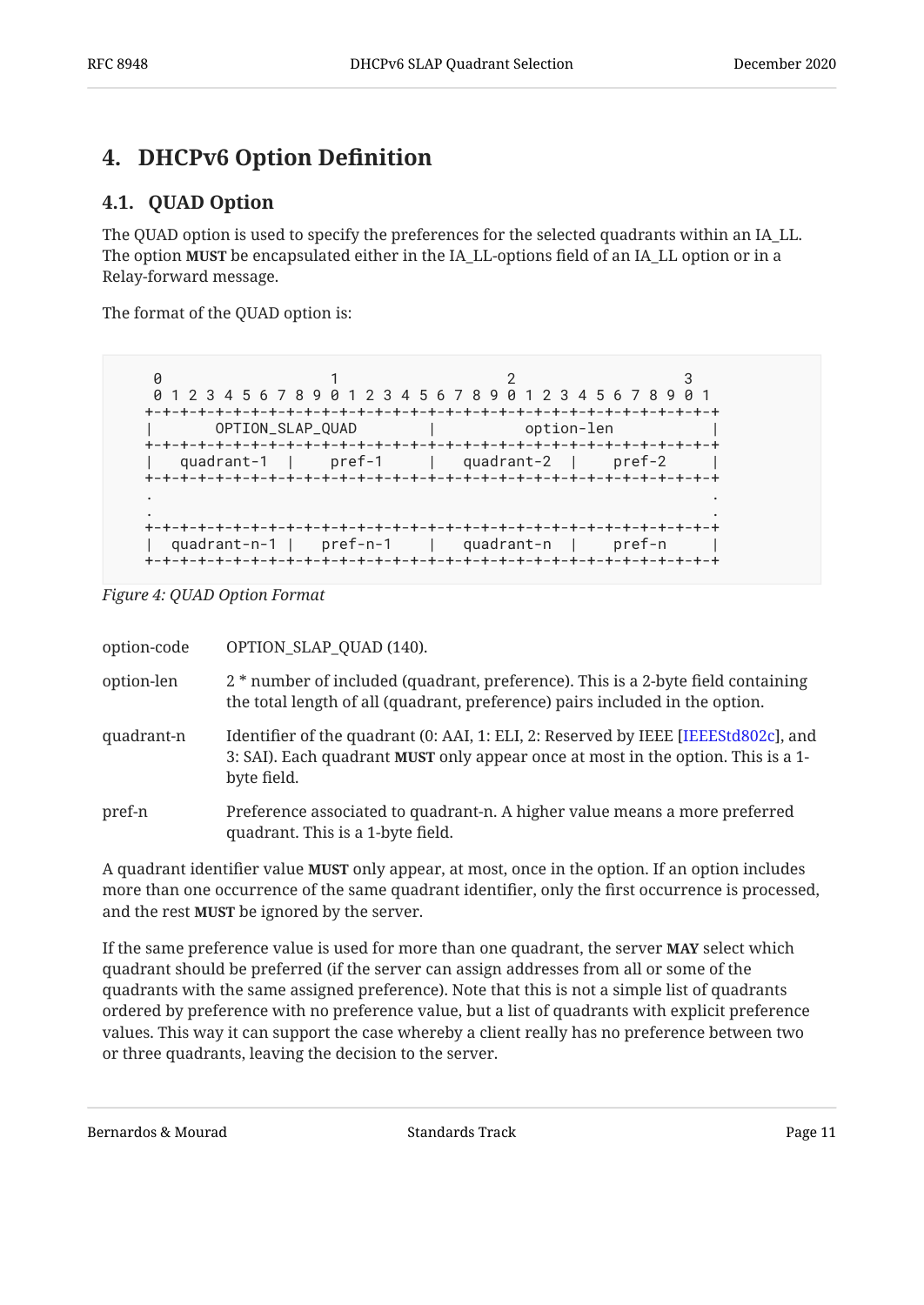If the client or relay agent provides the OPTION\_SLAP\_QUAD, the server **MUST** use the quadrantn/pref-n values to order the selection of the quadrants. If the server can provide an assignment from one of the specified quadrants, it **SHOULD** proceed with the assignment. If the server does not have a configured address pool matching any of the specified quadrant-n fields or if the server has a configured address pool of the correct quadrant but no available addresses, it **MUST** return the IA\_LL option containing a status of NoAddrsAvail.

There is no requirement that the client or relay agent order the quadrant/pref values in any specific order; hence, servers **MUST NOT** assume that quadrant-1/pref-1 have the highest preference (except if there is only one set of values).

For cases where a server may not be configured to have pools for the client or relay quadrant preferences, clients and relays **SHOULD** specify all quadrants in the QUAD option to assure the client gets an address (or addresses) -- if any are available. Specifying all quadrants also results in a QUAD option supporting server responding like a non-QUAD option supporting server, i.e., an address (or addresses) from any available quadrants can be returned.

# <span id="page-11-0"></span>**[5. IANA Considerations](#page-11-0)**

IANA has assigned the QUAD (140) option code from the "Option Codes" subregistry of the "Dynamic Host Configuration Protocol for IPv6 (DHCPv6)" registry maintained at [<http://](http://www.iana.org/assignments/dhcpv6-parameters) : [www.iana.org/assignments/dhcpv6-parameters](http://www.iana.org/assignments/dhcpv6-parameters)>

Value: 140 Description: OPTION\_SLAP\_QUAD Client ORO: No Singleton Option: Yes Reference: RFC 8948

# <span id="page-11-1"></span>**[6. Security Considerations](#page-11-1)**

See [RFC8415] and [RFC7227] for the DHCPv6 security and privacy considerations. See [[RFC8200\]](#page-12-10) for the IPv6 security considerations.

<span id="page-11-2"></span>Also, see [[RFC8947\]](#page-12-4) for security considerations regarding link-layer address assignments using DHCP.

# <span id="page-11-3"></span>**[7. References](#page-11-2)**

#### **[7.1. Normative References](#page-11-3)**

<span id="page-11-4"></span>**[RFC2119]** Bradner, S., "Key words for use in RFCs to Indicate Requirement Levels", BCP 14, RFC 2119, DOI 10.17487/RFC2119, March 1997, <[https://www.rfc-editor.org/info/](https://www.rfc-editor.org/info/rfc2119) . [rfc2119>](https://www.rfc-editor.org/info/rfc2119)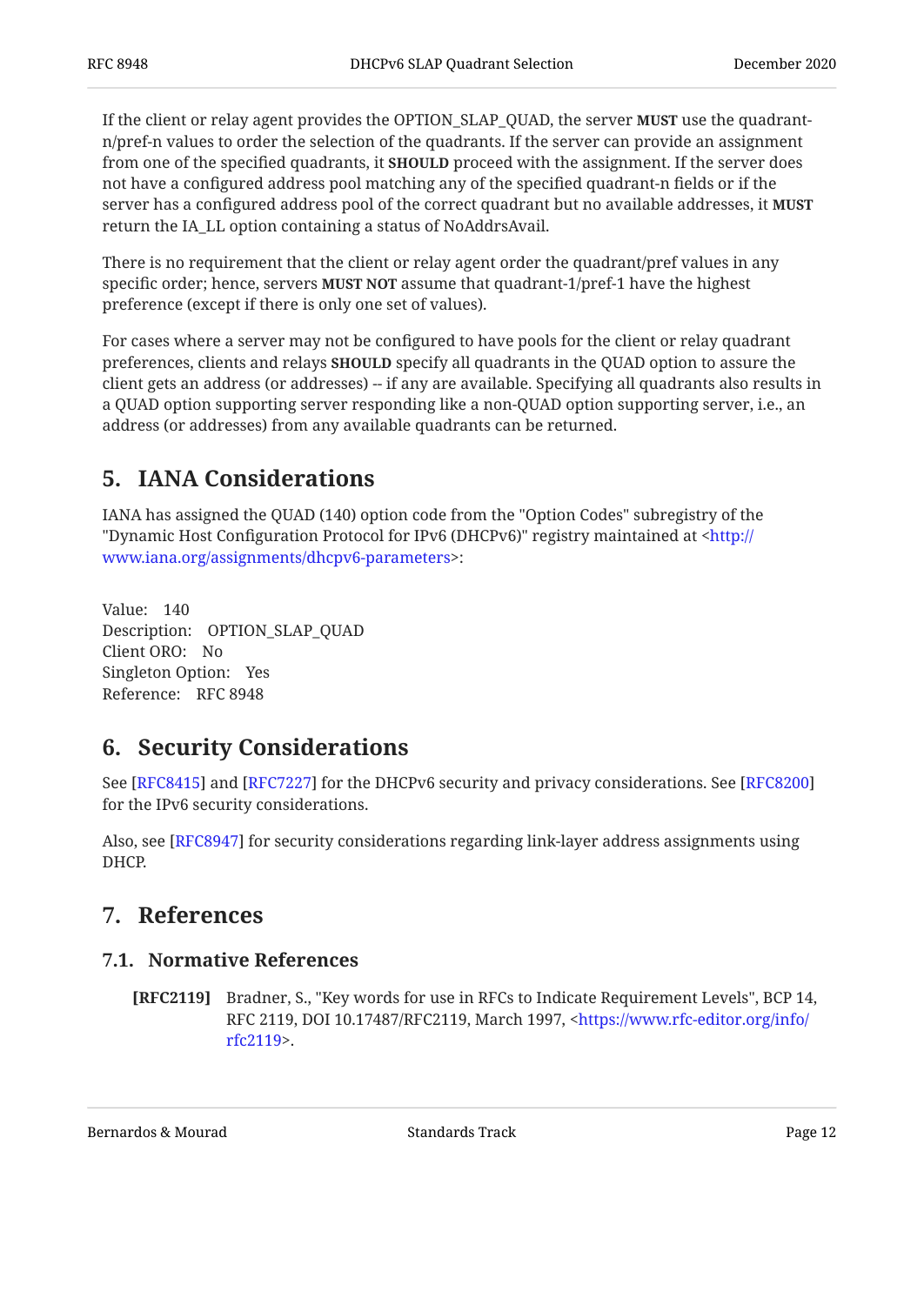- <span id="page-12-6"></span>**[RFC8174]** Leiba, B., "Ambiguity of Uppercase vs Lowercase in RFC 2119 Key Words", BCP 14, RFC 8174, DOI 10.17487/RFC8174, May 2017, [<https://www.rfc-editor.org/info/](https://www.rfc-editor.org/info/rfc8174) . [rfc8174>](https://www.rfc-editor.org/info/rfc8174)
- <span id="page-12-7"></span>**[RFC8415]** Mrugalski, T., Siodelski, M., Volz, B., Yourtchenko, A., Richardson, M., Jiang, S., Lemon, T., and T. Winters, "Dynamic Host Configuration Protocol for IPv6 (DHCPv6)", RFC 8415, DOI 10.17487/RFC8415, November 2018, <[https://www.rfc-](https://www.rfc-editor.org/info/rfc8415). [editor.org/info/rfc8415>](https://www.rfc-editor.org/info/rfc8415)
- <span id="page-12-4"></span>**[RFC8947]** Volz, B., Mrugalski, T., and CJ. Bernardos, "Link-Layer Address Assignment Mechanism for DHCPv6", RFC 8947, DOI 10.17487/RFC8947, December 2020, . [<https://www.rfc-editor.org/info/rfc8947](https://www.rfc-editor.org/info/rfc8947)>

#### <span id="page-12-0"></span>**[7.2. Informative References](#page-12-0)**

- <span id="page-12-8"></span><span id="page-12-3"></span>**[IEEE-P802.1CQ-Project]** IEEE, "P802.1CQ - Standard for Local and Metropolitan Area Networks: Multicast and Local Address Assignment", <[https://standards.ieee.org/](https://standards.ieee.org/project/802_1CQ.html) . [project/802\\_1CQ.html>](https://standards.ieee.org/project/802_1CQ.html)
	- **[IEEEStd802]** IEEE, "IEEE Standard for Local and Metropolitan Area Networks: Overview and Architecture", IEEE Std 802-2014, DOI 10.1109/IEEESTD.2014.6847097, June 2014, . [<https://doi.org/10.1109/IEEESTD.2014.6847097](https://doi.org/10.1109/IEEESTD.2014.6847097)>
- <span id="page-12-9"></span><span id="page-12-5"></span><span id="page-12-2"></span>**[IEEEStd802c]** IEEE, "IEEE Standard for Local and Metropolitan Area Networks: Overview and Usage", IEEE Std 802c-2017, DOI 10.1109/IEEESTD.2017.8016709, August 2017, . [<https://doi.org/10.1109/IEEESTD.2017.8016709](https://doi.org/10.1109/IEEESTD.2017.8016709)> Architecture -- Amendment 2: Local Medium Access Control (MAC) Address
	- **[RFC7227]** Hankins, D., Mrugalski, T., Siodelski, M., Jiang, S., and S. Krishnan, "Guidelines for Creating New DHCPv6 Options", BCP 187, RFC 7227, DOI 10.17487/RFC7227, May 2014, [<https://www.rfc-editor.org/info/rfc7227](https://www.rfc-editor.org/info/rfc7227)>.
	- **[RFC7228]** Bormann, C., Ersue, M., and A. Keranen, "Terminology for Constrained-Node Networks", RFC 7228, DOI 10.17487/RFC7228, May 2014, [<https://www.rfc-](https://www.rfc-editor.org/info/rfc7228). [editor.org/info/rfc7228>](https://www.rfc-editor.org/info/rfc7228)
	- **[RFC7548]** Ersue, M., Ed., Romascanu, D., Schoenwaelder, J., and A. Sehgal, "Management of Networks with Constrained Devices: Use Cases", RFC 7548, DOI 10.17487/ RFC7548, May 2015, <https://www.rfc-editor.org/info/rfc7548>.
	- **[RFC8200]** Deering, S. and R. Hinden, "Internet Protocol, Version 6 (IPv6) Specification", STD 86, RFC 8200, DOI 10.17487/RFC8200, July 2017, <[https://www.rfc-editor.org/info/](https://www.rfc-editor.org/info/rfc8200) . [rfc8200>](https://www.rfc-editor.org/info/rfc8200)

#### <span id="page-12-11"></span><span id="page-12-10"></span><span id="page-12-1"></span>**[Appendix A. Example Uses of Quadrant Selection Mechanisms](#page-12-1)**

This appendix describes some examples of how the quadrant preference mechanisms could be used.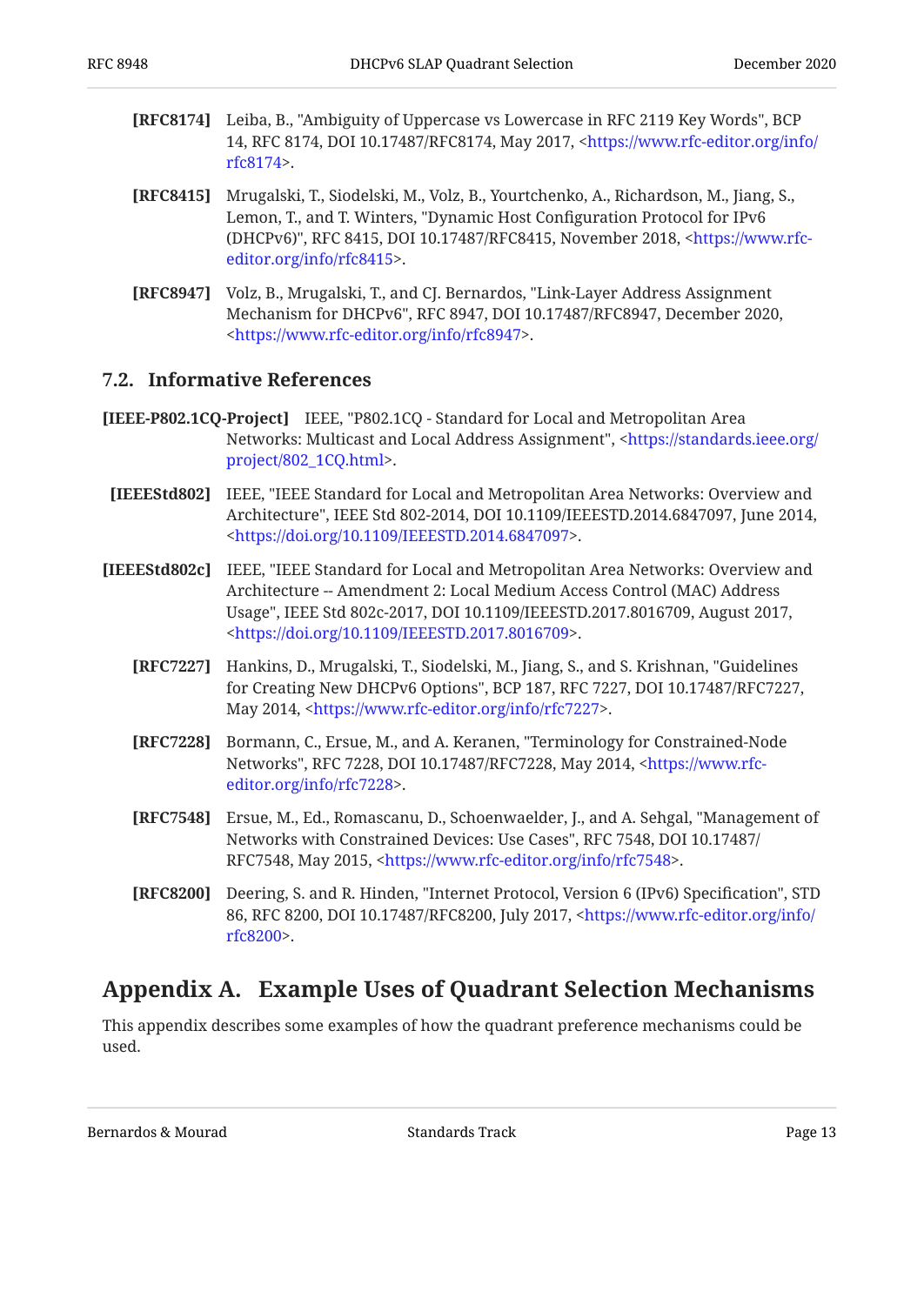First, let's take an IoT scenario as an example. An IoT device might decide on its own the SLAP quadrant it wants to use to obtain a local MAC address, using the following information to make the decision:

- Type of IoT deployment: For example, industrial, domestic, rural, etc. For small deployments, such as domestic ones, the IoT device itself can decide to use the AAI quadrant (this might not even involve the use of DHCP, by the device just configuring a random address computed by the device itself). For large deployments, such as industrial or rural ones, where thousands of devices might coexist, the IoT can decide to use the ELI or SAI quadrants.
- $\bullet$  Mobility: If the IoT device can move, then it might prefer to select the SAI or AAI quadrants to minimize address collisions when moving to another network. If the device is known to remain fixed, then the ELI is probably the most suitable one to use.
- Managed/Unmanaged: Depending on whether the IoT device is managed during its lifetime or cannot be reconfigured [\[RFC7548](#page-12-11)], the decision of what quadrant is more appropriate might be different. For example, if the IoT device can be managed (e.g., configured) and network topology changes might occur during its lifetime (e.g., due to changes on the deployment, such as extensions involving additional devices), this has an impact on the preferred quadrant (e.g., to avoid potential collisions in the future).
- Operation / Battery Lifetime: Depending on the expected lifetime of the device, a different quadrant might be preferred (as before, to minimize potential address collisions in the future).

The previous parameters are considerations that the device vendor/administrator may wish to use when defining the IoT device's MAC address request policy (i.e., how to select a given SLAP quadrant). IoT devices are typically very resource constrained, so there may only be a simple decision-making process based on preconfigured preferences.

We now take the Wi-Fi device scenario, considering, for example, that a laptop or smartphone connects to a network using its built-in MAC address. Due to privacy/security concerns, the device might want to configure a local MAC address. The device might use different parameters and context information to decide, not only which SLAP quadrant to use for the local MAC address configuration, but also when to perform a change of address (e.g., it might be needed to change address several times). This information includes, but it is not limited to:

- Type of network the device is connected: public, work, home. •
- Trusted network: Yes/No. •
- First time visited network: Yes/No. •
- Network geographical location. •
- $\bullet$  Mobility: Yes (the device might change its network attachment point) / No (the device is not going to change its network attachment point).
- Operating System (OS) network profile, including security/trust-related parameters: Most modern OSs keep metadata associated with the networks they can attach to as, for example, the level of trust the user or administrator assigns to the network. This information is used to configure how the device behaves in terms of advertising itself on the network, firewall settings, etc. But this information can also be used to decide whether or not to configure a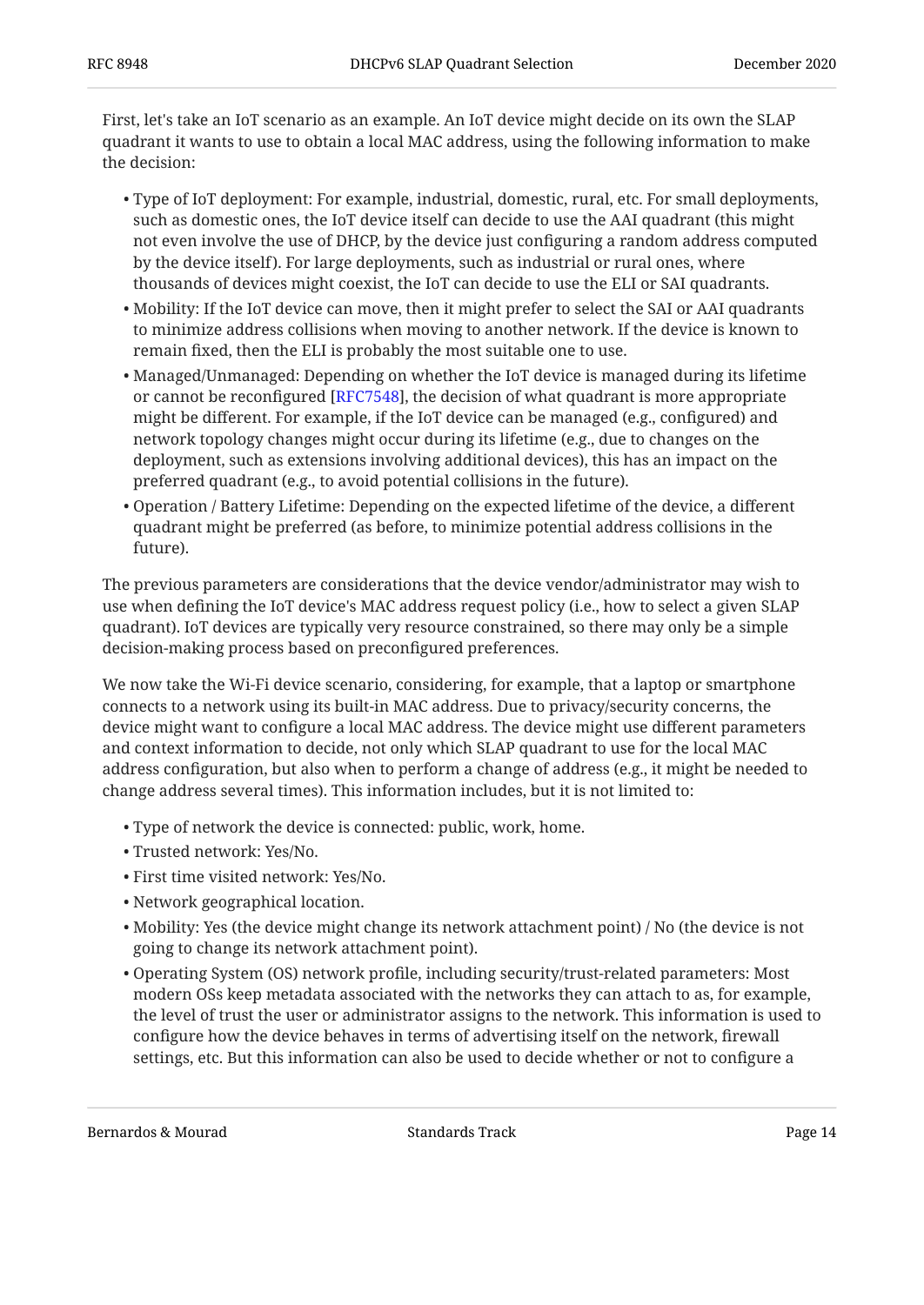local MAC address, from which SLAP quadrant it should be assigned, and how often it may be assigned.

Triggers coming from applications regarding location privacy: An app might request that the • OS maximize location privacy (due to the nature of the application), and this might require the OS to force the use of a local MAC address or the local MAC address to be changed.

This information can be used by the device to select the SLAP quadrant. For example, if the device is moving around (e.g., while connected to a public network in an airport), it is likely that it might change access points several times; therefore, it is best to minimize the chances of address collision, using the SAI or AAI quadrants. If the device is not expected to move and is attached to a trusted network (e.g., in some scenarios at work), then it is probably best to select the ELI quadrant. These are just some examples of how to use this information to select the quadrant.

Additionally, the information can also be used to trigger subsequent changes of MAC address to enhance location privacy. Besides, changing the SLAP quadrant might also be used as an additional enhancement to make it harder to track the user location.

Last, if we consider the data-center scenario, a hypervisor might request local MAC addresses be assigned to virtual machines. As in the previous scenarios, the hypervisor might select the preferred SLAP quadrant using information provided by the cloud management system or virtualization infrastructure manager running on top of the hypervisor. This information might include, but is not limited to:

- $\bullet$  Migratable VM: If the function implemented by the VM is subject to be moved to another physical server or not, this has an impact on the preference for the SLAP quadrant, as the ELI and SAI quadrants are better suited for supporting migration in a large data center.
- $\bullet$  VM connectivity characteristics: For example, standalone, part of a pool, and part of a service graph/chain. If the connectivity characteristics of the VM are known, this can be used by the hypervisor to select the best SLAP quadrant.

# <span id="page-14-0"></span>**[Acknowledgments](#page-14-0)**

The authors would like to thank Bernie Volz for his very valuable comments on this document. We also want to thank Ian Farrer, Tomek Mrugalski, Eric Vyncke, Tatuya Jinmei, Carl Wallace, Ines Robles, Ted Lemon, Jaime Jimenez, Robert Wilton, Benjamin Kaduk, Barry Leiba, Alvaro Retana, and Murray Kucherawy for their very detailed and helpful reviews. And thanks to Roger Marks and Antonio de la Oliva for comments related to IEEE work and references.

The work in this document has been supported by the H2020 5GROWTH (Grant 856709) and 5G-DIVE projects (Grant 859881).